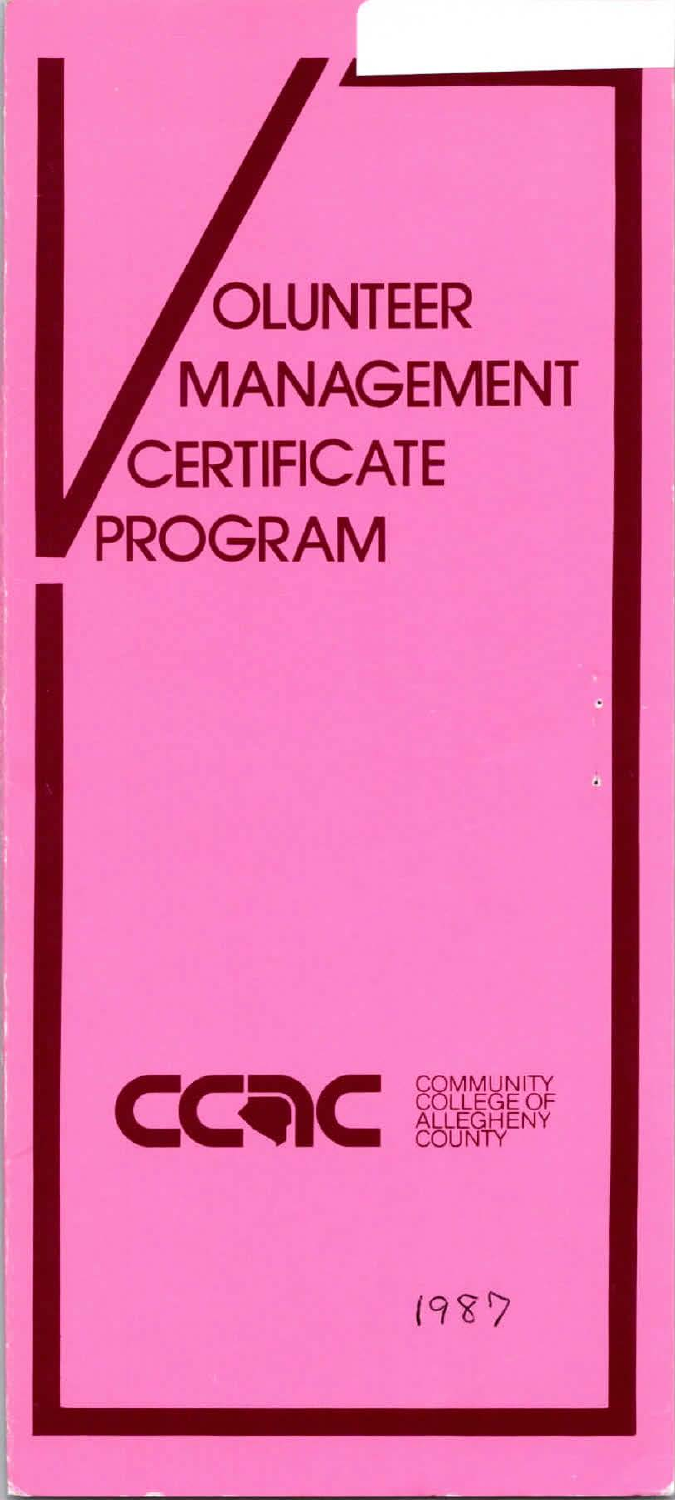### • **THE PROFESSION**

The job of a Volunteer Administrator is to manage a volunteer program for maximum benefit of an organization. Although there has long been a need for managers of volunteer services, the increased demand to use volunteers in many settings has been<br>significant. Many individuals who have been significant. Many individuals who designated as volunteer directors lack knowledge and experience in administering volunteer services. Others, whose experience varies, need opportunities to keep abreast of new developments in the field. and to have educational opportunities for their professional development.

During the last two decades, the field of volunteer administration has grown, changed, and been given national recognition and status. Standards, guidelines, procedures and formats have been developed which give a measure of structure and uniformity to various aspects of volunteer program management. Contemporary management tools and techniques have been applied to the management of volunteers. This growth and change has increased professionalism, interdisciplinary approaches and broadened scope.

Career opportunities include full and part time employment. Volunteer Administrators are hired in a wide variety of situations including hospitals, nursing homes, schools, churches, government agencies, and a broad spectrum of community organizations.

The Community College of Allegheny County Volunteer Management Certificate Program has been endorsed by the Volunteer Administrators of Southwestern Pennsylvania and the Volunteer Action Center of the United Way of Allegheny County.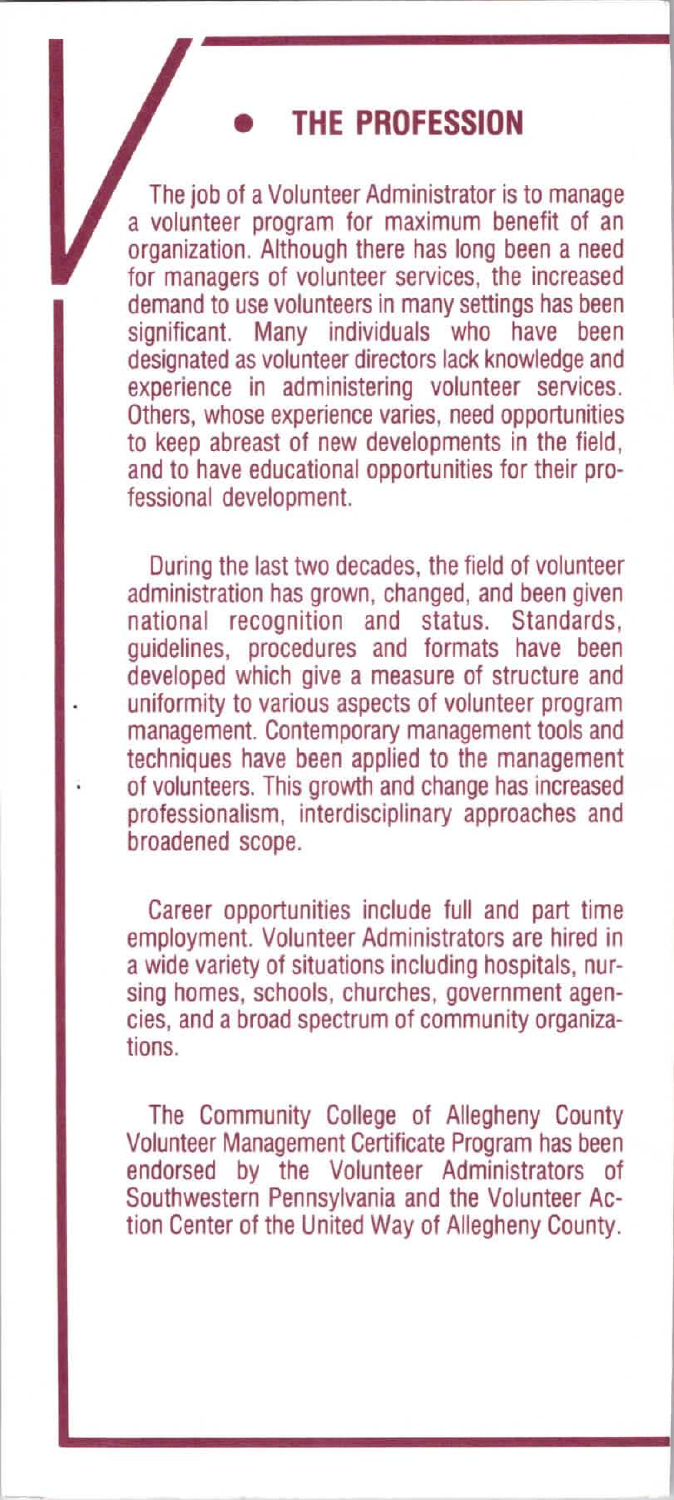## • **THE PROGRAM**

The training and certification of Volunteer Managers is a priority for organizations that understand the benefits of an efficient volunteer operation. **The Credit Certificate Program in Volunteer Management** offered by Community College of Allegheny County is a comprehensive educational, training program. It develops and refines specific management skills for on-the-job effectiveness.

The program is designed to provide specific knowledge and skills to prepare individuals to design and administer a volunteer program. The curriculum offers initial training for those entering the field as well as additional education for those who have had some training or experience and want to further their careers in the field of volunteer management.

Successful completion of the Certificate Program demonstrates a commitment to personal growth as· a Volunteer Manager, and the advancement of Volunteer Management as a credible, respected. profession.

#### • **THE PURPOSE**

The program is intended for:

Experienced Volunteer Managers

Newly appointed Volunteer Managers who wish to broaden their perspectives and gain specific training in job related areas.

Volunteers and Volunteer Managers who acknowledge a need for specialized courses for professional growth and wish to expand their familiarity with volunteerism as a profession.

New students, or re-entry students who wish to consider Volunteer Management as a career.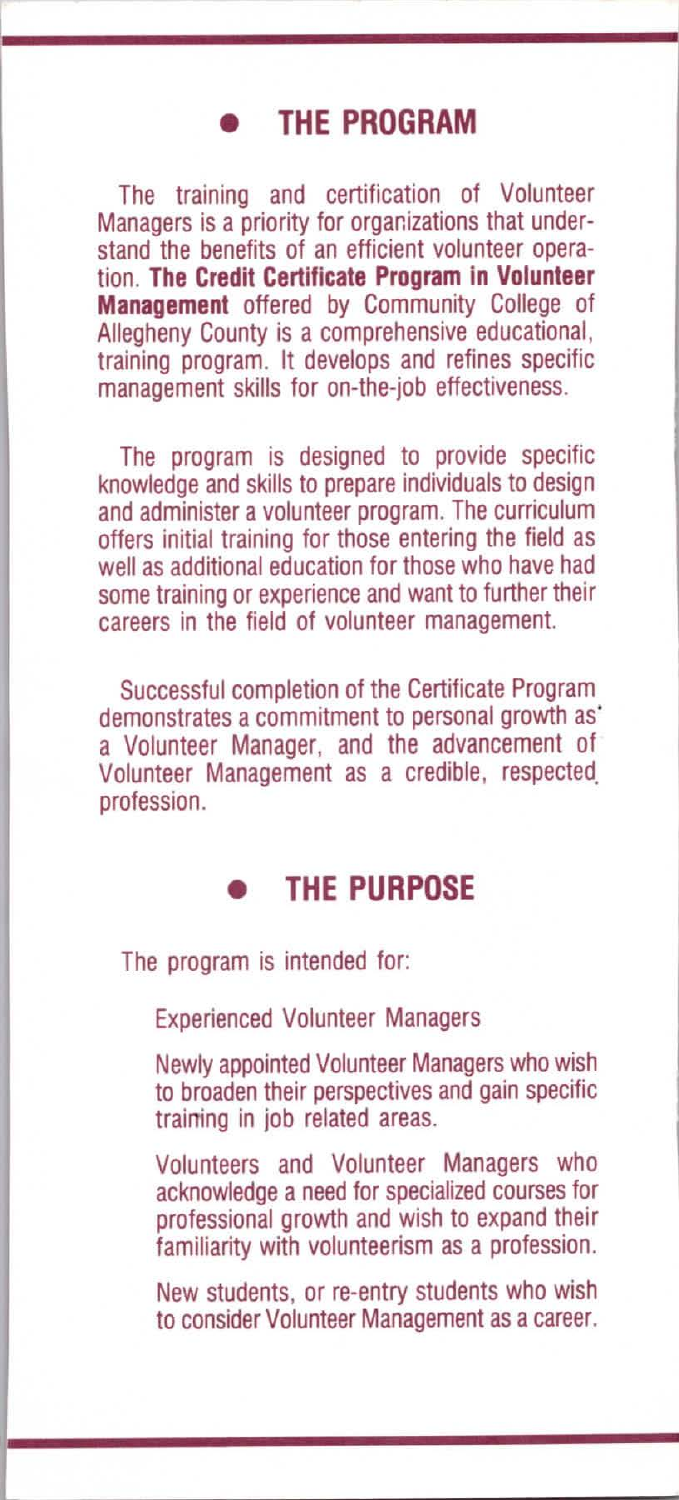• **CURRICULUM** 

| <b>REQUIREMENTS</b> |                                                                 | <b>CREDITS</b> |  |
|---------------------|-----------------------------------------------------------------|----------------|--|
|                     | <b>Program Core</b>                                             |                |  |
| <b>VOL101</b>       | <b>Basics of Volunteer Management</b>                           | 1              |  |
| VOL 102             | Organizational Theory and Behavior<br>for Volunteer Managers    | 3              |  |
| <b>VOL103</b>       | Planning, Managing, and Evaluating<br><b>Volunteer Programs</b> | 3              |  |
| <b>VOL104</b>       | Recruiting, Interviewing, Placing<br><b>Volunteers</b>          | 3              |  |
| <b>VOL105</b>       | <b>Volunteer and Staff Training:</b><br>Administration          | 3              |  |
| <b>VOL106</b>       | Marketing, Public Relations, and<br><b>Community Resources</b>  | 3              |  |
| <b>VOL107</b>       | Practicum                                                       | $\overline{A}$ |  |
| <b>SPH101</b>       | <b>Oral Communications</b>                                      | 3              |  |
| <b>PSY103</b>       | <b>Applied Psychology</b>                                       | 3              |  |
|                     | <b>Specialized Electives</b><br>(Minimum of 5 credits)          |                |  |
| <b>VOL108</b>       | Fundraising for Nonprofit Organizations                         | 3              |  |
| <b>VOL109</b>       | Developing a Volunteer Handbook                                 | Ï              |  |
| <b>VOL110</b>       | Developing Newsletters, Brochures,<br>Other Promotional Pieces  | Ï              |  |
| <b>CIS100</b>       | Introduction to Computers                                       | 3              |  |
| <b>FNG103</b>       | <b>Technical Communication</b>                                  | 3              |  |
| SOV130              | <b>Community Resources</b>                                      | 3              |  |
| <b>HSP103</b>       | Group Leadership                                                | 3              |  |
|                     | <b>Minimum Credits for Certificate</b>                          | 31             |  |

**For specific Information about each semester offering, consult the CCAC-Center North Catalog of Scheduled Classes or call 369-3708.** 

# • **ENTRY REQUIREMENTS**

Applicants should possess a high school diploma or G.E.D. equivalent, enjoy working with people, and have skills or potential skills in interpersonal relationships.

Enrollment is open to certificate candidates and also to individuals who only wish to enroll in selected courses. Application procedures and class requirements are the same tor all students.

**Return the attached form or call 369-3600 for an admission application.**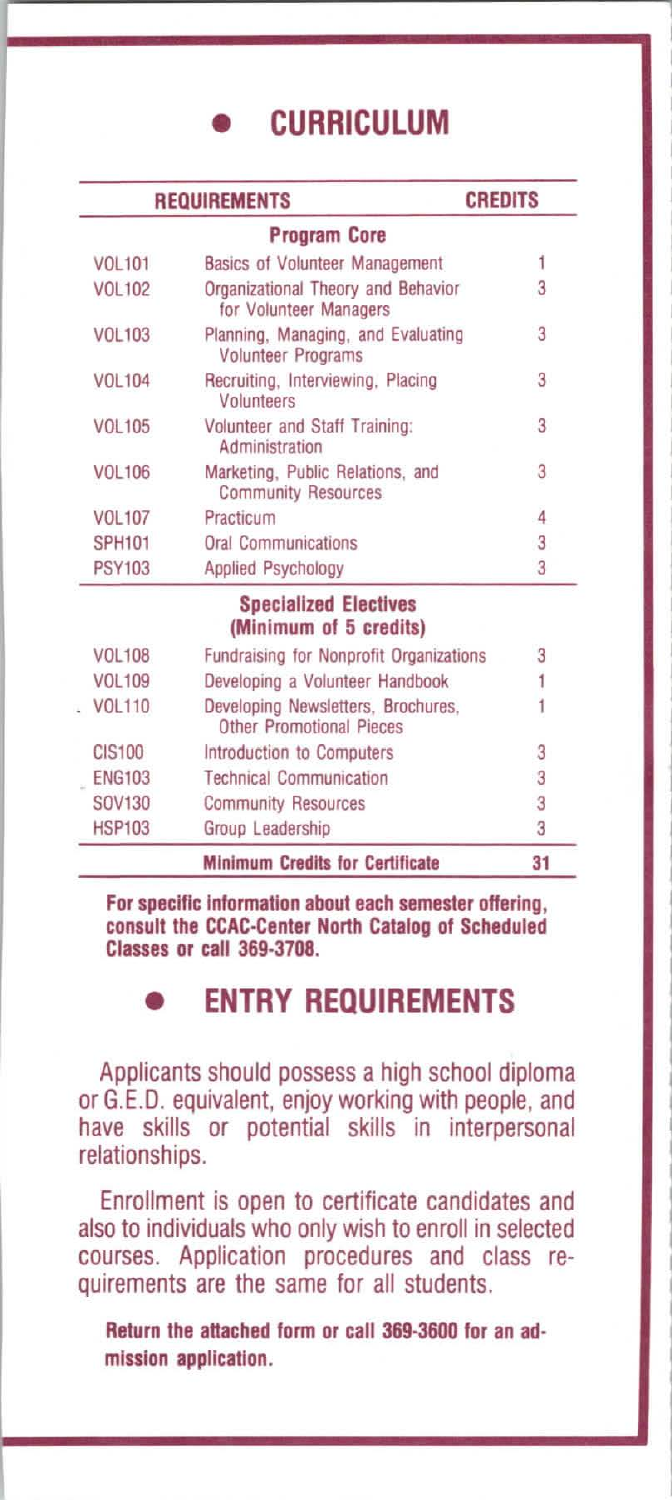## • **THE COLLEGE**

Each year, approximately 80,000 people participate in programs at the Community College of Allegheny County. With four campuses and more than 200 offcampus sites, this institution is Pennsylvania's largest community college and ranks among the largest in the United States

The educational philosophy at the Community College focuses on the importance of individual students and their chosen academic programs by directing full attention toward developing students' maximum potential.

At the Community College students quickly discover that the faculty and staff are highly responsive to their needs and deeply committed to the teaching process.

The Community College is fully accredited by the Middle States Association of Colleges and Schools. The College offers career training and technical programs, both full-time and part-time, leading to a diploma, certificate, and/or associate degrees. The College transfer programs are university-parallel for 1 students who plan to transfer into baccalaureate degree programs at other colleges and universities.

Innovative academic courses and a special dedication to teaching give the Community College of Allegheny County a strong base for continued growth in the field of higher education.

## **FINANCIAL AID**

Financial aid programs are available. Contact the Financial Aid Office, 369-3656 for specific information.

It is the policy of the Community College of Allegheny County not to discriminate in its programs of education, employment and all other activities on the basis of race, color, national origin, sex, age and handicap. Any complaints of discrimination should be directed to: Mr. Boyd Puryear, Affirmative Action Officer, Community College of Allegheny County, 800 Allegheny Avenue, Pittsburgh, PA 15233. Telephone No. (412) 323-2323.